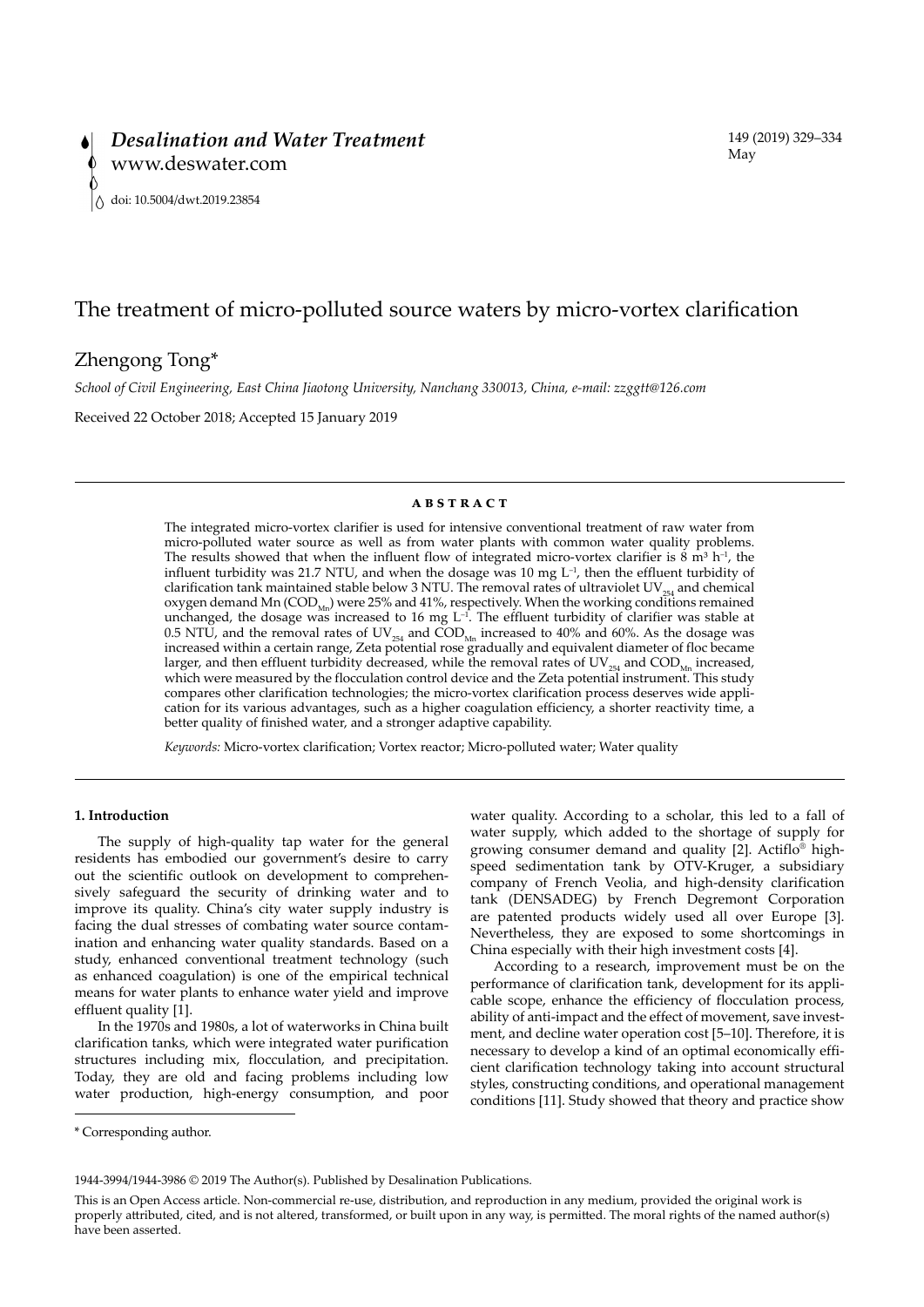that the technology of micro-vortex clarification based on the vortex coagulation, which was designed by East China Jiaotong University, has good economic benefits, social results, and a good application prospective [12–14].

## **2. Experimental materials and methods**

## *2.1. Experimental materials*

#### *2.1.1. Testing apparatus*

The integrated micro-vortex clarification process, with an overall consideration of structural styles, constructing conditions, and operation management conditions, is proposed on the basis of micro-vortex coagulation and Hazen theory [15]. It mainly involves technologies including micro-vortex coagulation, inclined-tube sedimentation separation, and sludge thickening. The structure of clarification tank is shown in Fig. 1 (the scale is  $8 \text{ m}^3$  h<sup>-1</sup>). The main characteristics of integrated micro-vortex clarification processes are as follows:

First, the vortex reactor (as shown in Fig. 2) which is developed from the integrated application of vortex theory and the small grid flocculation technology is made of a net hollow sphere-shaped by arc-shaped solid ropes with a certain roughness [16–18]. They are installed in the flocculation units referring to the inside room of the first and the second vortex reaction zones.

Second, inclined-tube settlers are installed in clarification chambers with high surface hydraulic load. They strengthen sedimentation of small particles and ensure precipitation effect and perfect clarification efficiency of the clarification tanks.

Third, sludge thickening units are added, which can complete sludge thickening effectively, and the density of discharge sludge is high. They can also decrease the pressure of sludge treatment facilities and reduce sludge disposal costs.



Fig. 1. Structure diagram of micro-vortex clarifier.



Fig. 2. The vortex reactor.

## *2.1.2. The vortex reactor*

The vortex reactor whose flocculation mechanism mainly includes the micro-vortex coagulation and the three-dimensional contact flocculation has the following characteristics:

(1) The flow velocity and orientation changes in throughhole water flow and the friction of both inside and outside the wall resistance produce a micro-flow vortex flow; (2) Easy construction without fixation, no direction required, and it can be put into the pool directly; (3) Materials have good strength, nontoxic, corrosive resistant, anti-aging, and with a service life of several decades; (4) Simple structure, management convenience, easy operation and maintenance, floats in the stream and rotates up to the water, and cannot be easily blocked while floating.

The vortex reactor can create better hydraulic conditions, which respond to each kind of intrinsic hydraulic factor and attain a better coagulation-flocculation effect. It can create more opportunity for colloid in eddies, and there are a lot of massive floccule particles that accumulate and suspend in vortex reactor, while the tiny floccule is adsorbed [19]. Therefore, the vortex reactor's coagulation efficiency is very high.

#### *2.1.3. Testing equipment*

- Regulating reservoir.
- Coagulant dissolving container, size: *D* × *H* = 65 cm × 75 cm, *V* = 250 L.
- Vortex reactor. The HJTM-1vortex reactor-tapping diameter is 35 mm and diameter is 20 cm.
- QDX10-12-0.55 submersible pump.
- BB50-PVP4 metering pump produced by NIKKISO EIKO.

#### *2.1.4. Experimental reagents*

PAC: industrial liquid medicine, produced by Ganjiang Water Purification Agent Ltd. in Nanchang.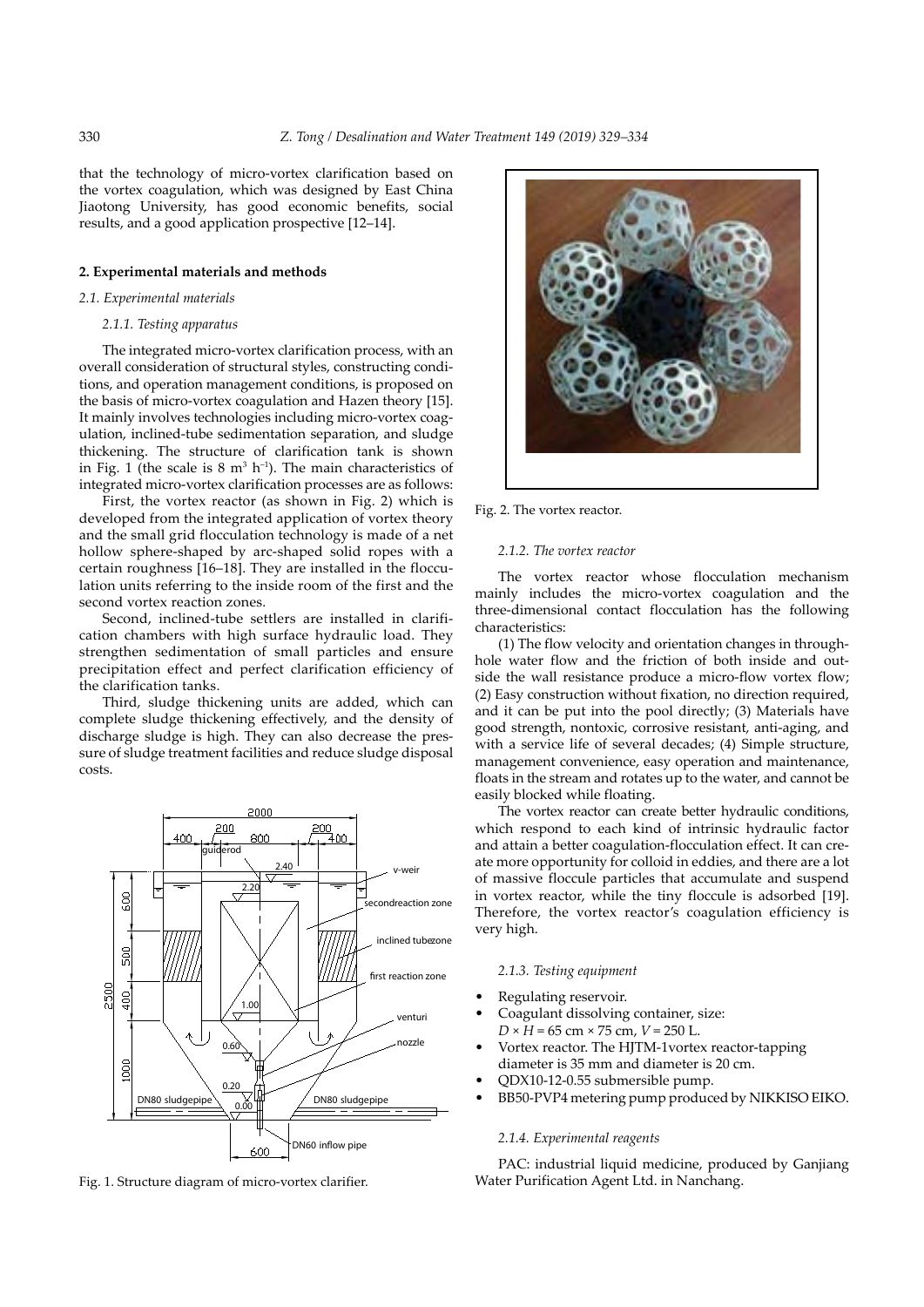### *2.2. Experimental method*

Experimental equipments were first put at the designated position. Then vortex reactors with diameter of 200 mm and pore diameter of 35 mm were added into the first and second reaction chambers [20]. The test started formally after adjustment to run stably. The influent water during experiment was micro-polluted raw water. The influent quality is shown as Table 1.

After controlling the dosage of flocculent by measuring the change of turbidity using chemical oxygen demand Mn  $(COD<sub>MD</sub>)$ , ultraviolet UV<sub>254</sub>, and Zeta potential of effluent, the effect of micro-vortex clarifier for treating micro-polluted raw water was analyzed.

The detecting indicators or methods in the test are shown in Table 2.

## **3. Results and discussion**

*3.1. Effect of dosage on removal rate of effluent turbidity, Zeta*  potential,  $UV_{254}$  and  $COD_{Mn}$ 

- Under the working condition of temperature at 28°C, influent flow of 8  $m^3$  h<sup>-1,</sup> and influent turbidity of 21.7 NTU, flocculent PAC of 10 mg  $L^{-1}$  was added into the micro-vortex clarifier. Turbidity,  $\text{COD}_{\text{Mn'}}$  UV<sub>254</sub>, and Zeta potential of effluent were measured after micro-vortex clarifier was in a stable process. All the changes are shown as the Figs. 3 and 4.
- Under the unchanged working condition, the dosage of flocculent PAC was increased to 12 mg  $L^{-1}$ . Turbidity,  $\text{COD}_{\text{Mn'}}$  UV<sub>254</sub> and Zeta potential of effluent were measured after micro-vortex clarifier was in a stable process once again. All the changes are shown as Figs. 5 and 6.
- Under the unchanged working condition, the dosage of flocculent PAC was increased to 16 mg  $L^{-1}$ . Turbidity,  $\text{COD}_{\text{Mn'}}$  UV<sub>254,</sub> and Zeta potential of effluent were measured after micro-vortex clarifier was in a stable process after the third time. All the changes were shown as Figs. 7 and 8.

Table 1 Influent quality

| Influent flow, $m^3 h^{-1}$                        | 8        |
|----------------------------------------------------|----------|
| Influent turbidity, NTU                            | 21.7     |
| Zeta potential, mV                                 | $-26.68$ |
| $UV_{254'}$ cm <sup>-1</sup>                       | 0.0703   |
| $\mathrm{COD}_{\mathrm{Mn'}}$ mg $\mathrm{L}^{-1}$ | 8.16     |
| Water temperature, °C                              | about 28 |

Table 2

Water quality monitoring projects and analysis methods

| Testing item                    | Analysis method                      |
|---------------------------------|--------------------------------------|
| Turbidity, NTU                  | TDT-2 turbidimeter                   |
| $UV_{254'}$ mg $L^{-1}$         | Ultraviolet spectrophotometer        |
| $\mathrm{COD}_{_{\mathrm{Mn}}}$ | acidic titration method of $KMnO4$   |
| Zeta potential                  | 90 plus Zeta particle size analyzer  |
| Floc morphology                 | Flocculation control device analyzer |
|                                 |                                      |



Fig. 3. The effluent turbidity and  $UV_{254}$  removal rate.



Fig. 4. The effluent Zeta potential and  $\text{COD}_{Mn}$  removal rate.



Fig. 5. The effluent turbidity and  $UV_{254}$  removal rate.



Fig. 6. The effluent Zeta potential and  $\text{COD}_{\text{Mn}}$  removal rate.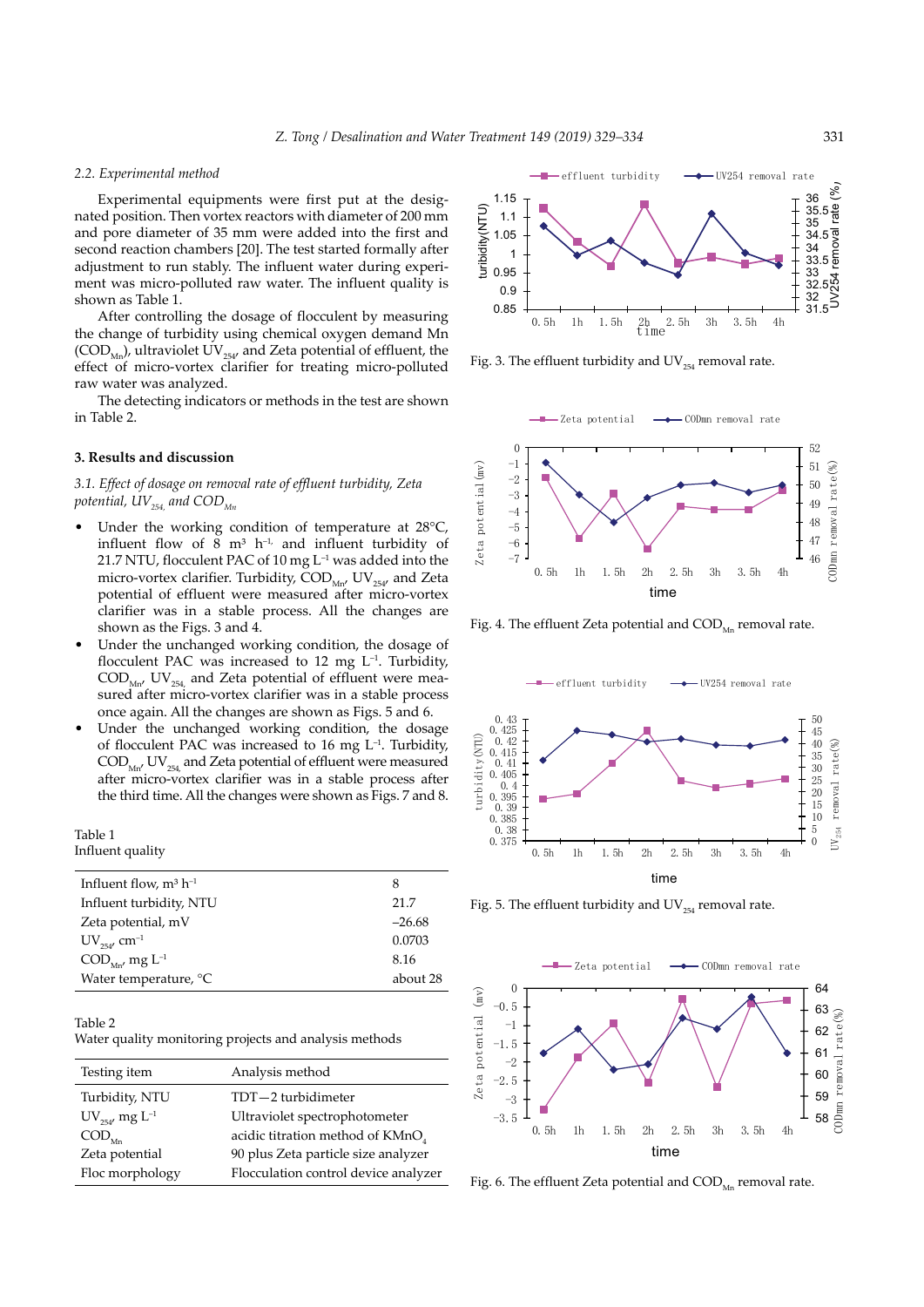## *3.2. The effect of floc on dosage of flocculent*

There is a large effect of floc on dosage of flocculent (Wen Po Cheng et al. 2011). It is found by monitoring flocculation control device analyzer for a long time. Figs. 9–11 show the changes of floc morphology on the dosages of 10, 12, and 16 mg  $L^{-1}$ , respectively.



Fig. 7. The effluent turbidity and  $UV_{254}$  removal rate.



Fig. 8. The effluent Zeta potential and  $\text{COD}_{Mn}$  removal rate.



Fig. 9. Picture of floc morphology (10 mg  $L^{-1}$ ).



Fig. 10. Picture of floc morphology (12 mg  $L^{-1}$ ).



Fig. 11. Picture of floc morphology (16 mg L–1).

As shown from above figure, floc became solid and dense when dosage of flocculent was added from 10 up to  $16$  mg  $L^{-1}$ .

## *3.3. Results and analysis*

Under the working condition of temperature at 28°C, influent flow of 8  $m^3$  h<sup>-1,</sup> and influent turbidity of 21.7 NTU, flocculent PAC of 10, 12, and 16 mg  $L^{-1}$  were added into the micro-vortex clarifier successively. The removal rate of turbidity,  $\text{COD}_{\text{Mn}}$  and  $\text{UV}_{254}$  were measured after micro-vortex clarifier was in a stable process. All the changes are shown in Table 3.

As shown in Table 3, when flocculent of 10 mg  $L^{-1}$  was added, the turbidity of effluent could be controlled below 3 NTU. The removal rate of  $UV_{254}$  was close to 30%, and the removal rate of  $\text{COD}_{Mn}$  was up to 43%. When the dosage of flocculent was increased to 12 mg  $L^{-1}$ , the turbidity of raw water declined from 21.7 to 1 NTU. The removal rate of UV<sub>254</sub> was close to 30%, and the removal rate of  $\text{COD}_{\text{Mn}}$ was near 50%. When the dosage of flocculent was increased to 16 mg  $L^{-1}$  again, the turbidity of raw water stayed below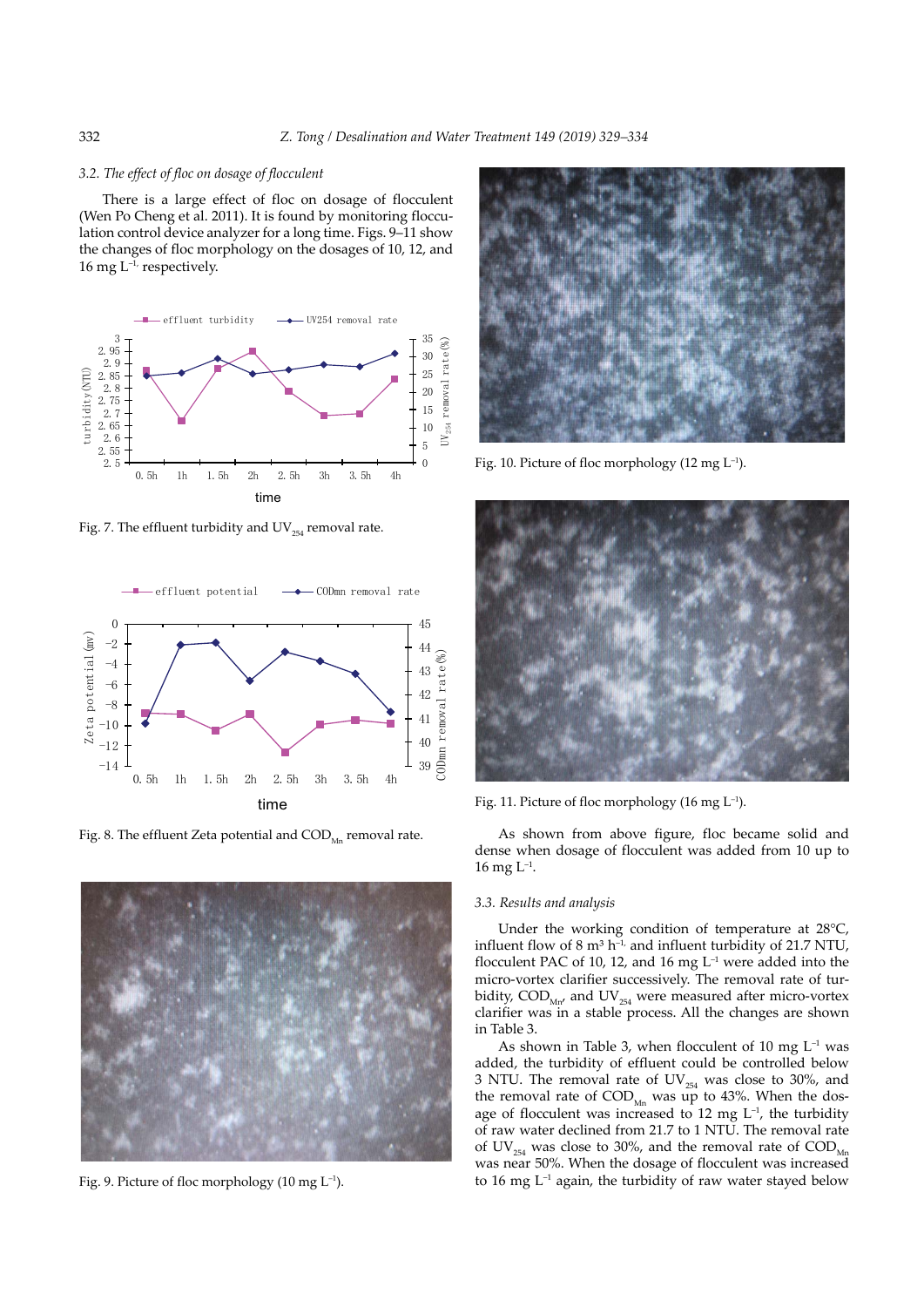| Table 3                  |  |
|--------------------------|--|
| <b>Experiment result</b> |  |

| Dosage of PAC/(mg $L^{-1}$ ) | Removal rate of effluent<br>turbidity/(NTU) | Removal rate of<br>effluent $UV_{254}/(%)$ | Removal rate of effluent<br>$COD_{y}$ (%) | Equivalent diameter<br>of floc/ $(mm)$ |
|------------------------------|---------------------------------------------|--------------------------------------------|-------------------------------------------|----------------------------------------|
| 16                           | 0.5                                         | 40                                         | 60                                        | 0.487                                  |
| -12                          |                                             | 33.5                                       | 50                                        | 0.451                                  |
| 10                           |                                             | 25                                         | 41                                        | 0.399                                  |

0.5 NTU. The removal rate of  $\mathrm{UV}_{254}$  was close to 40%, and the removal rate of  $\text{COD}_{\text{Mn}}$  was up to 60%.

As known from the results of treatment, when the dosage of flocculent increased from 10 to 16 mg  $L^{-1}$ , the Zeta potential also increased from –12 to –2 mV. The stability of colloid changed from destabilization to fast aggregation. The floc morphology became denser, and equivalent diameter of floc became larger. So, the turbidity of effluent kept on reducing, and the removal rates of  $\text{UV}_\text{254}$  and  $\text{COD}_\text{\tiny{Mn}}$  kept on

#### **References**

- [1] H. Liang, Novel Technology for Drinking Water Safety, Chemical Industry Press, Beijing, 2007.
- [2] C. Margarida, J.R. Maria, Comparing PAC/UF and conventional clarification with PAC for removing microcystins from natural waters, Desal. Wat. Treat., 16 (2010) 120–128.
- [3] J. Keller, A. Kobylinski, G.L. Hunter, Actiflo®: A Year's Worth of Operating Experience From the Largest SSO System in the US, Proceedings pf the Water Environment Federation WEFTEC, 2005.
- [4] T.L. Huang, X.X. Luan, Y. Xie, H.B. Cong, Y.L. Zhao, Pilot study on DENSADEG for treatment of low temperature and low turbidity water, Chin. Water Wastewater, 25 (2009) 78–81.
- J.O. Adeyemi, D.C. Onwudiwe, E.C. Hostel, Organotin(IV) complexes derived from *N*-ethyl-*N*-phenyldithiocarbamate: synthesis, characterization and thermal studies, J. Saudi Chem. Soc., 22 (2018) 427–438.
- [6] W. Gao, W.A. Wang, A tight neighborhood union condition on fractional (*g*, *f*, *n'*, *m*)-critical deleted graphs, Colloq. Math., 149 (2017) 291–298.
- [7]  $\angle$  Z. Liu, A. Baghban, Application of LSSVM for biodiesel production using supercritical ethanol solvent, Energy Sources Part A: Recovery Util. Environ. Eff., 39 (2017) 1869–1874.
- [8] W.X. Peng, L.S. Wang, M. Mirzaee, H. Ahmadi, M.J. Esfahani, S. Fremaux, Hydrogen and syngas production by catalytic biomass gasification, Energy Convers. Manage., 135 (2017) 270–273.
- [9] F. Pomponi, M. Lenzen, Hybrid life cycle assessment (LCA) will likely yield more accurate results than process-based LCA, J. Cleaner Prod., 176 (2018) 210–215.
- [10] K. Singh, N. Gupta, M. Dhingra, Effect of temperature regimes, seed priming and priming duration on germination and seedling growth on American cotton, J. Environ. Biol., 39 (2018) 83–91.
- [11] X.Q. Tong, Study on Zeta Potential of the Particulate Matter in Micro-Vortex Hydro Clarifier, Chang'an University, Xi'an, China, 2008.
- [12] Z.G. Tong, F.P. Hu, Study on the integrated vortex-grid clarification technique and its application, China Water Wastewater, 26 (2010) 63–65.
- [13] P.O. Wen, N.C. Jen, H.C. Ping, F.Y. Ruey, W.H. Yu, Turbidity fluctuation as a measure of floc size in a coagulation pilot study, Desal. Wat. Treat., 30 (2011) 98–104.
- [14] Z.G. Tong, P.P. Lu, Application of micro-vortex coagulation process in rebuilding engineering of Liling Railway Water Plant, China Water Wastewater, 28 (2012) 79–81.
- [15] A. Bind, L. Goswami, V. Prakash, Comparative analysis of floating and submerged macrophytes for heavy metal (copper, chromium, arsenic and lead) removal: sorbent preparation, characterization, regeneration and cost estimation, Geol. Ecol. Landscapes, 2 (2018) 61–72.
- [16] I. Karaoui, A. Arioua, A.E.A. Idrissi, M. Hssaisoune, W. Nouaim, K.A. Ouhamchich, D. Elhamdouni, Assessing land use/cover variation effects on flood intensity via hydraulic simulations: a case study of Oued El Abid watershed (Morocco), Geol. Ecol. Landscapes, 2 (2018) 73–80.
- [17] T.H.T. Ismail, N.A.F. Adnan, M.A.A. Samah, Study on accumulation of Fe, Pb, Zn, Ni and Cd in Nerita lineata and Thais bitubercularis obtained from Tanjung Harapan and Teluk Kemang, Malaysia, J. CleanWAS, 1 (2017) 6–16.

# **4. Conclusion**

increasing.

- From the above technical analysis, we could conclude that the main method of increasing flocculation efficiency was by controlling mechanical agitation abroad. While some domestic experts, mainly working on water treatment, prefer to attain the goal of enhancing coagulation by controlling its' hydraulic conditions such as eddy current scale. The technology of vortex-enhanced coagulation in this experiment was already utilized in many actual productions for reconstruction and expansion of waterworks. For example, an author introduced such vortex coagulation technology in the reconstruction of a waterwork in LiLing. The result of reconstruction indicated that micro-vortex clarifier had numerous advantages such as easy operation, good adaptability, low investment, low operation expense, and quick effect.
- This experiment further proved that the technology of vortex-enhanced coagulation could remove organic pollutants efficiently in micro-polluted source water and reduce the effect of disinfection by-products. In addition, the mutual relation of internal coagulation factors is researched by measuring the changes of Zeta potential and floc morphology in experiment. It can also provide reference for later controlling parameters of optimizing coagulation. The experiment provides scientific advice and guidance, especially for the reconstruction or expansion of the old plants, which possesses a high practical value offering better water quality and social benefits. In order to make good use of the micro-vortex technology, further studies should be carried out regarding the mechanism of the micro-vortex clarification.

#### **Acknowledgement**

This work was supported by the National Natural Sciences Foundation of China (No. 51268012). The author wishes to thank International Science Editing for their expert help in editing the manuscript.